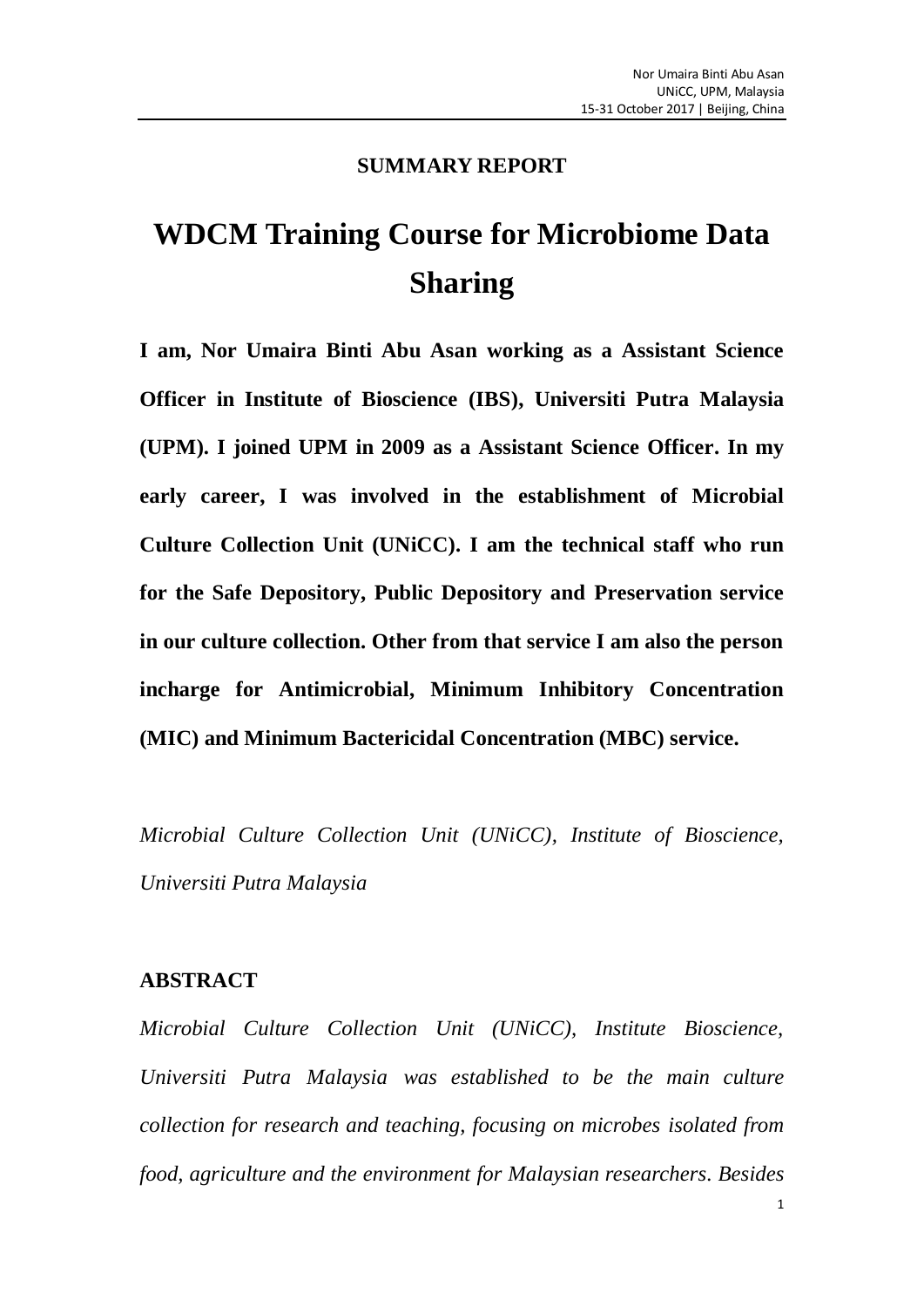*keeping the quality strains and doing research, maintaining the database information about the strains and genomic data are also important. By attending Training Course of Microbial Resources Information Management and Utilization for Developing Countries organized by WDCM, we hope that we could gain more knowledge on managing bioinformatics data and related research for our culture collection and also for the university.*

**Key words: Microbial Culture Collection Unit (UNiCC), WDCM, bioinformatics**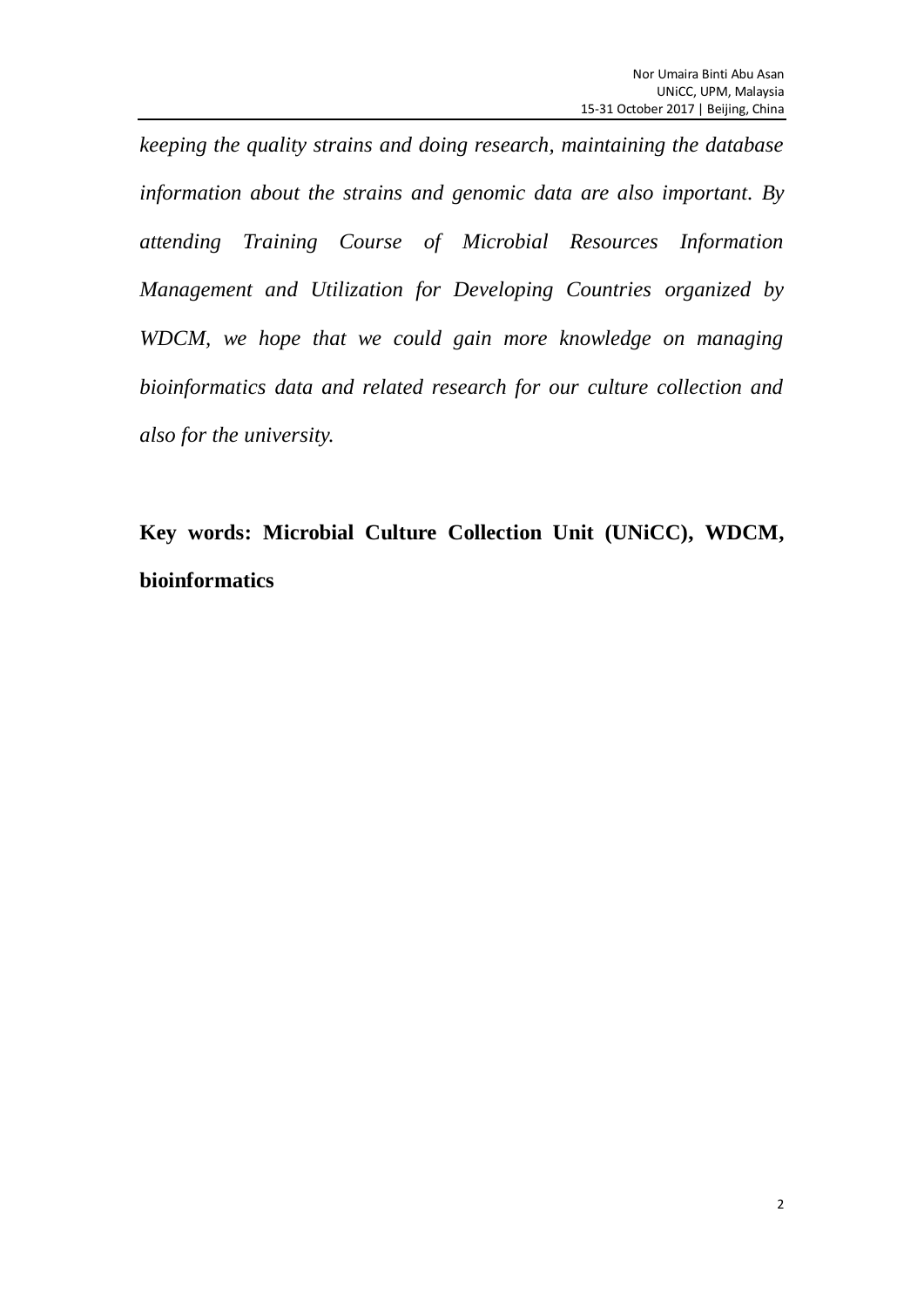# **1) Microbial Culture Collection Unit (UNiCC), Institute Bioscience, Universiti Putra Malaysia**

UNiCC was established to be the main culture collection for UPM research and teaching, focusing on microbes isolated from food, agriculture and the environment. The unit opened its doors to the researchers not only from UPM, but also from other universities, industries and research institution in Malaysia. UNiCC providing services and expertise in isolation, identification, preservation and quality checks of microorganisms. UNiCC has expanded their services offering other service such as antimicrobial assay and NGS bioinformatics facility. It also serves to safe-keep recombinant microbes that had been developed by the University researchers.

In 2011 UNiCC registered with the World Data Centre for Microorganisms (WDCM) with registration number 988 and using the acronym UPMC as part of the accession number. In 2013, WDCM invited UNiCC as the first culture collection entity in Malaysia to participate in the World Federation of Culture Collection's Global Catalogue of Microorganisms (GCM). This collaboration were further commemorated by the signing of an MoU between UPM and WDCM on the day. With this collaboration, UNiCC will be more visible as a culture collection center within the scientific community in Malaysia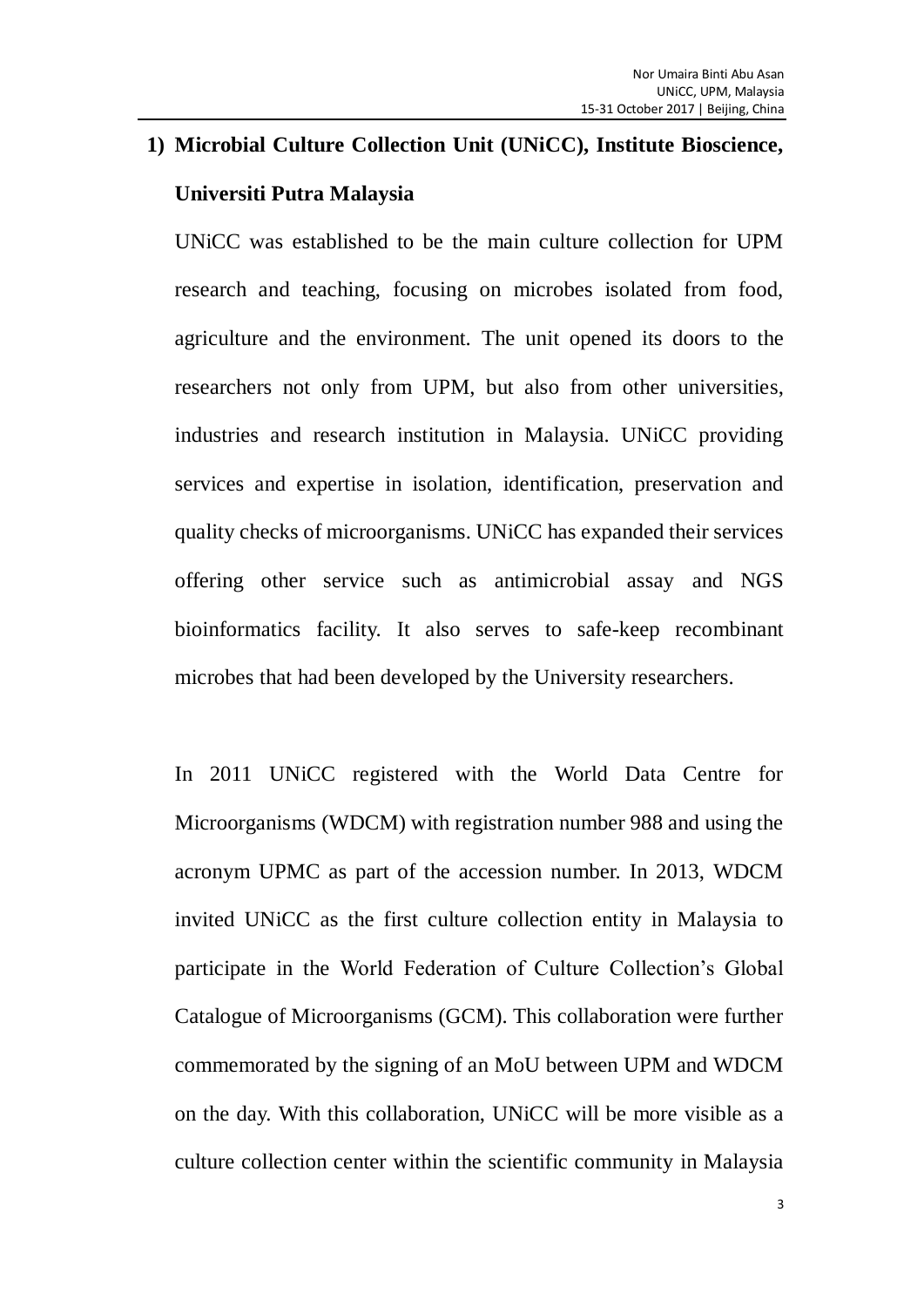and also globally. Both parties will hopefully benefit from the MoU and use it as a platform towards building a National Network of Culture Collection in Malaysia. UNiCC can also hopefully take the lead to do this, making the effort of conserving Malaysian microbial biodiversity one of the main research agenda for the country.

Today, UNiCC has grown into an active Unit organizing seminar/workshops to increase the awareness of the importance of culture collection and conservation of biodiversity for microorganisms in Malaysia.

#### **Objectives**

Objectives of UNiCC's establishment are:

a) To establish and maintain a microbial culture collection centre using a standard system.

b) To provide safe deposition of microbial cultures for Malaysian researchers and industries.

c) To stimulate and support the study and research work related to microbial diversity and taxonomy in UPM and Malaysia.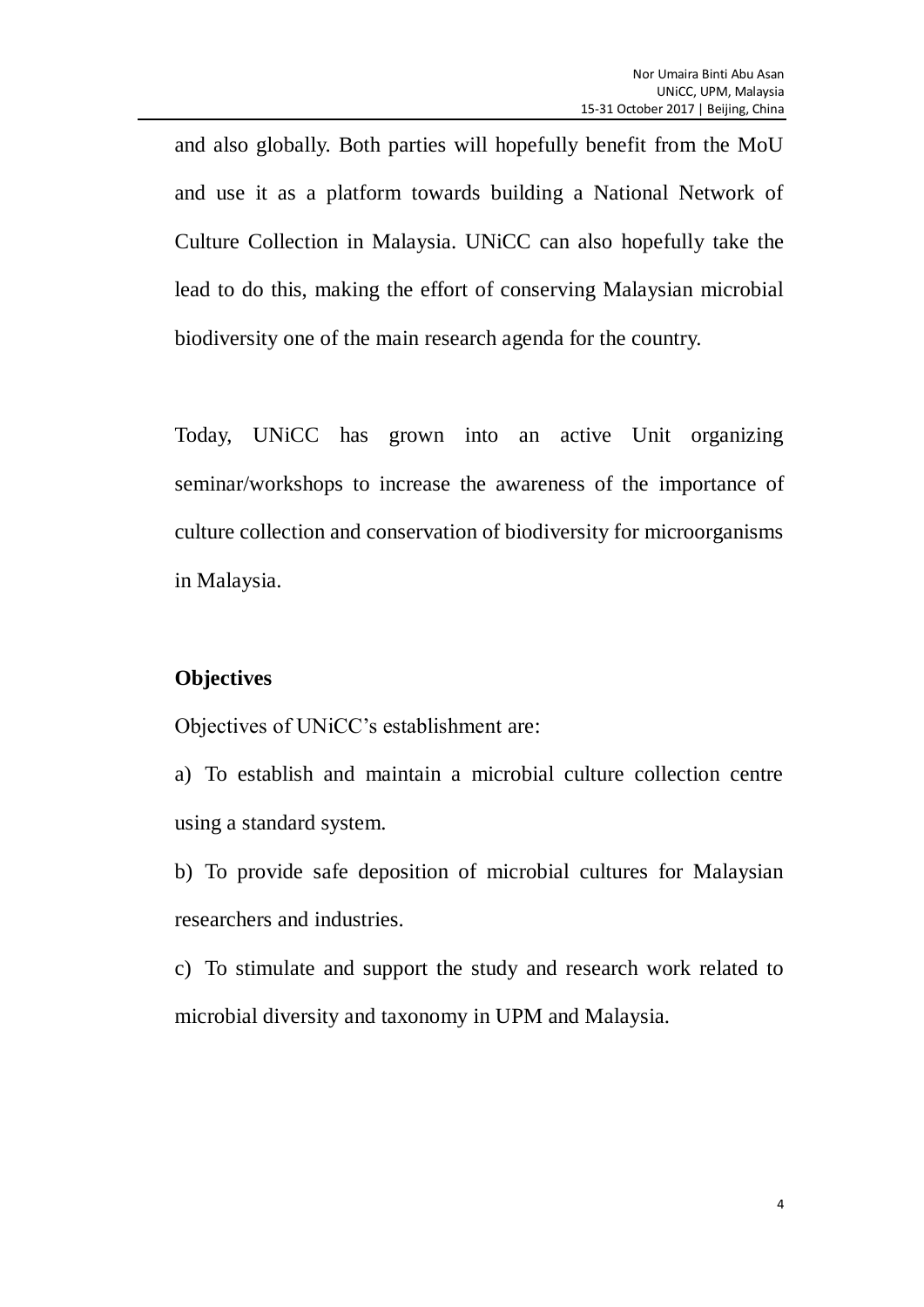### **Organization Structure of UNiCC**



Since its initiation, the laboratory has been equipped with freeze-dryer, -80<sup>o</sup>C freezer, refrigerated centrifuge, biosafety cabinet level 2, laminar air flow, phase-contrast microscope, autoclaves and incubators. For long term preservations, UNiCC applies freeze-drying technique. For short term preservations, freezing technique (-80 degree) and preserving in paraffin oil (for fungi) are used. To date, a total of 1187 microbial strains consisting of 1037 bacterial strains, 146 fungal strains and 4 yeast strains have been deposited. We have also approximately 300 strains of bacterial isolates ready to be identified.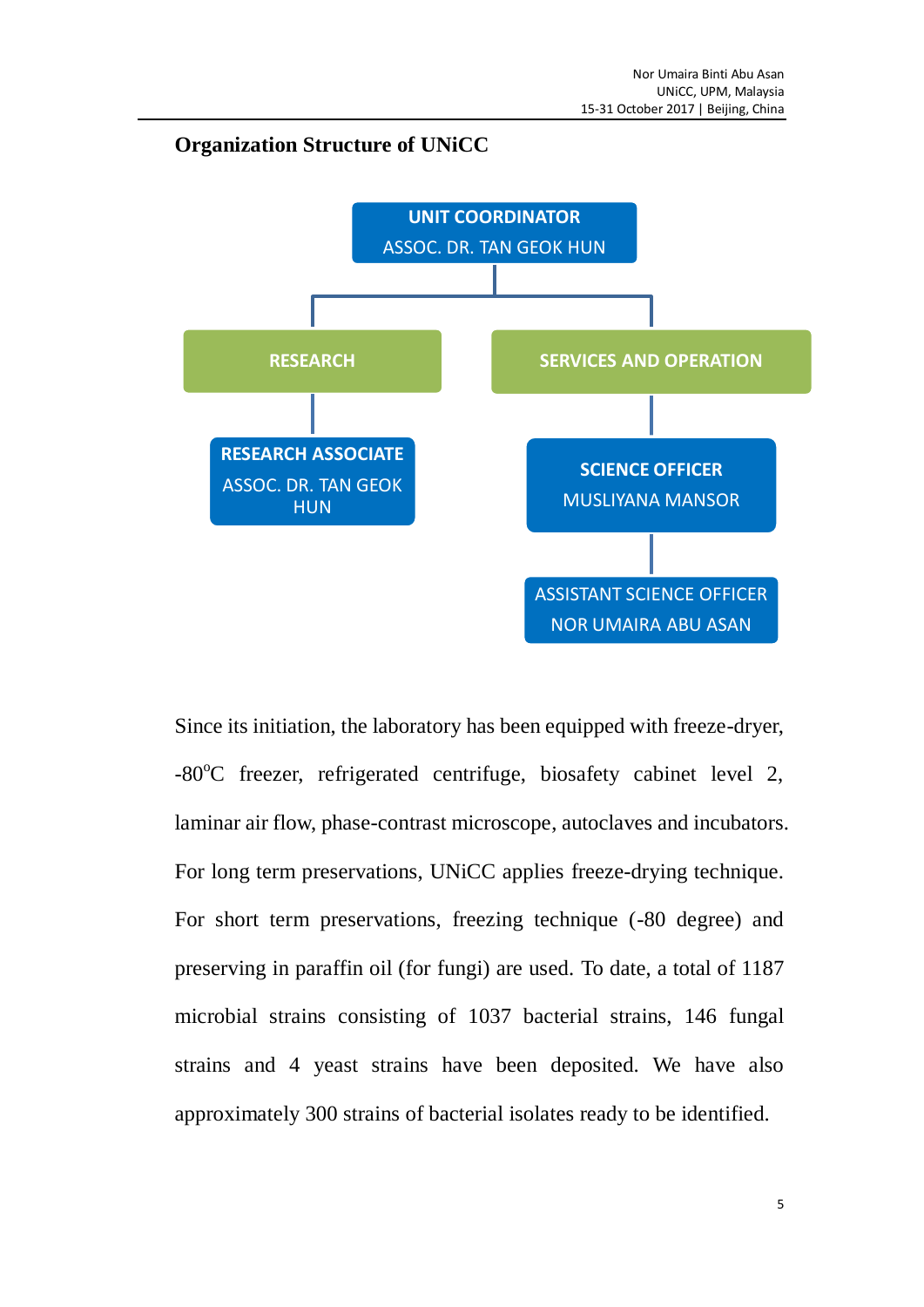## **Services Offer**

UNiCC offer services as below:

- i) Public depository
- ii) Safe depository
- iii) Lyophilization of microorganism
- iv) Microorganism supply
- v) Identification of bacteria (molecular method)
- vi) Antimicrobial assay screening
- vii) Minimum inhibitory concentration test (MIC) and minimum bactericidal concentration Test (MBC)
- viii) Next Generation Sequencing
- ix) Training and consultancy

## **Certification**

UNiCC is certified for ISO 9001:2015 for the scope of Management and Implementation of Research.

#### **Documentation**

UNiCC operates according to the documents that we have developed:

- i) Procedure of Management of Culture Collection
- ii) Procedure of Supply of Microorganisms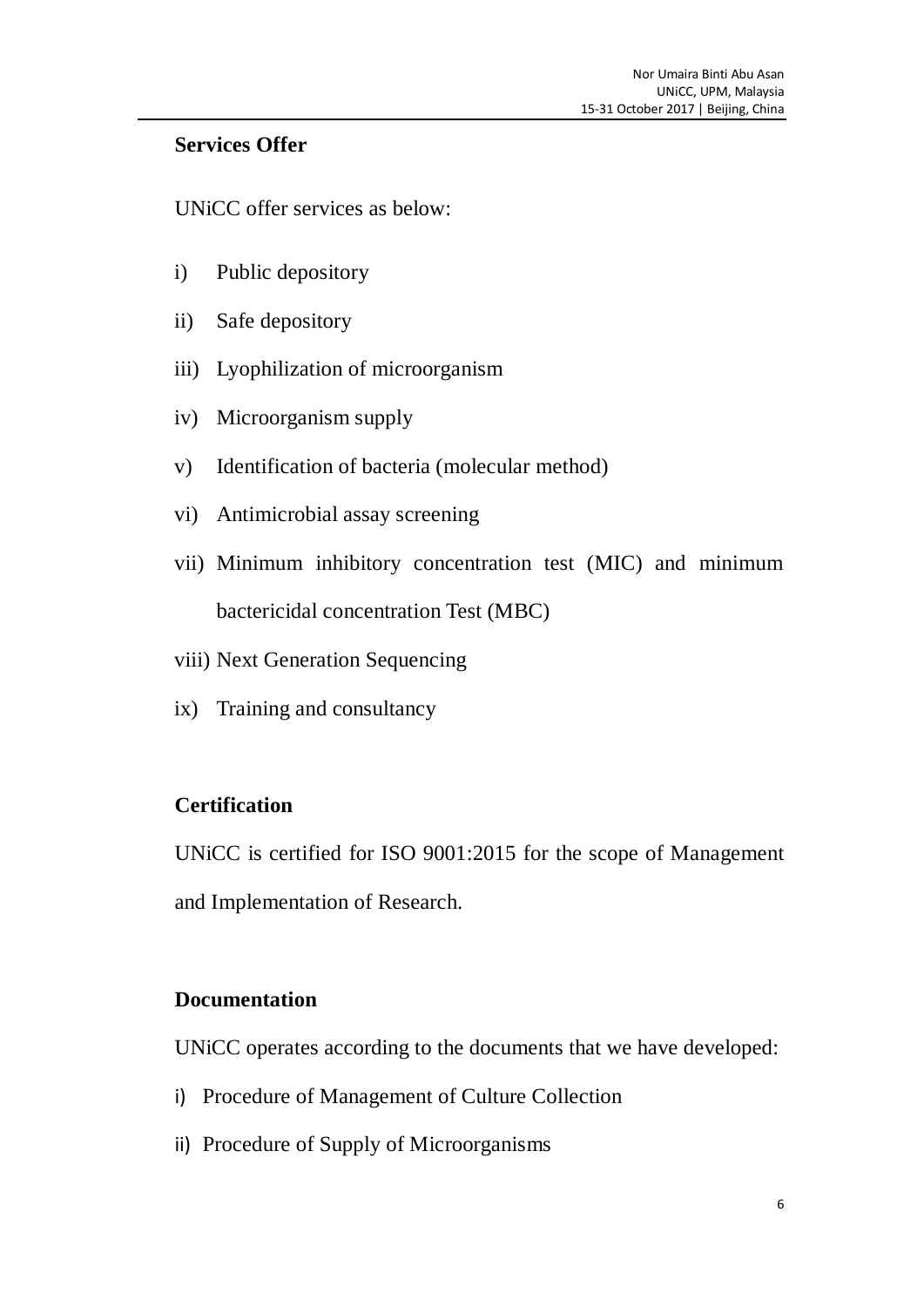## **Laboratories**

• UNiCC have 2 laboratories to operate for accession, supply, preservation, quality checking and other services :

- Microbiology lab (Bacteria)

- Microbiology lab (Fungi)
- We also have room for media and reagent preparation :
	- Media preparation room





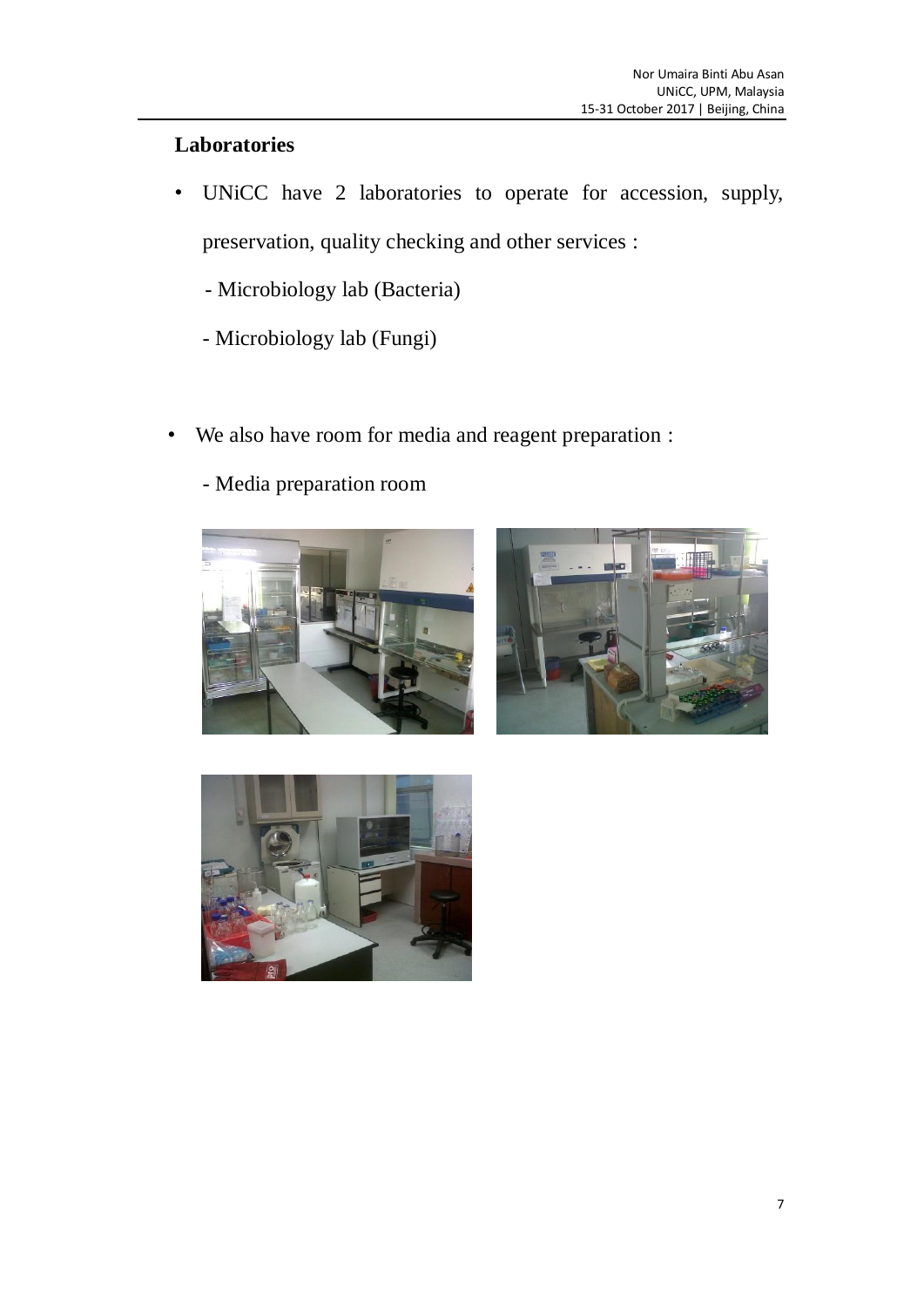# **Equipment in UNiCC**

- Freeze Dryer
- Freezer - $80^{\circ}$ C
- Liquid Nitrogen Tank  $-196^{\circ}C$
- Chiller
- PCR Machines
- NGS Instrument

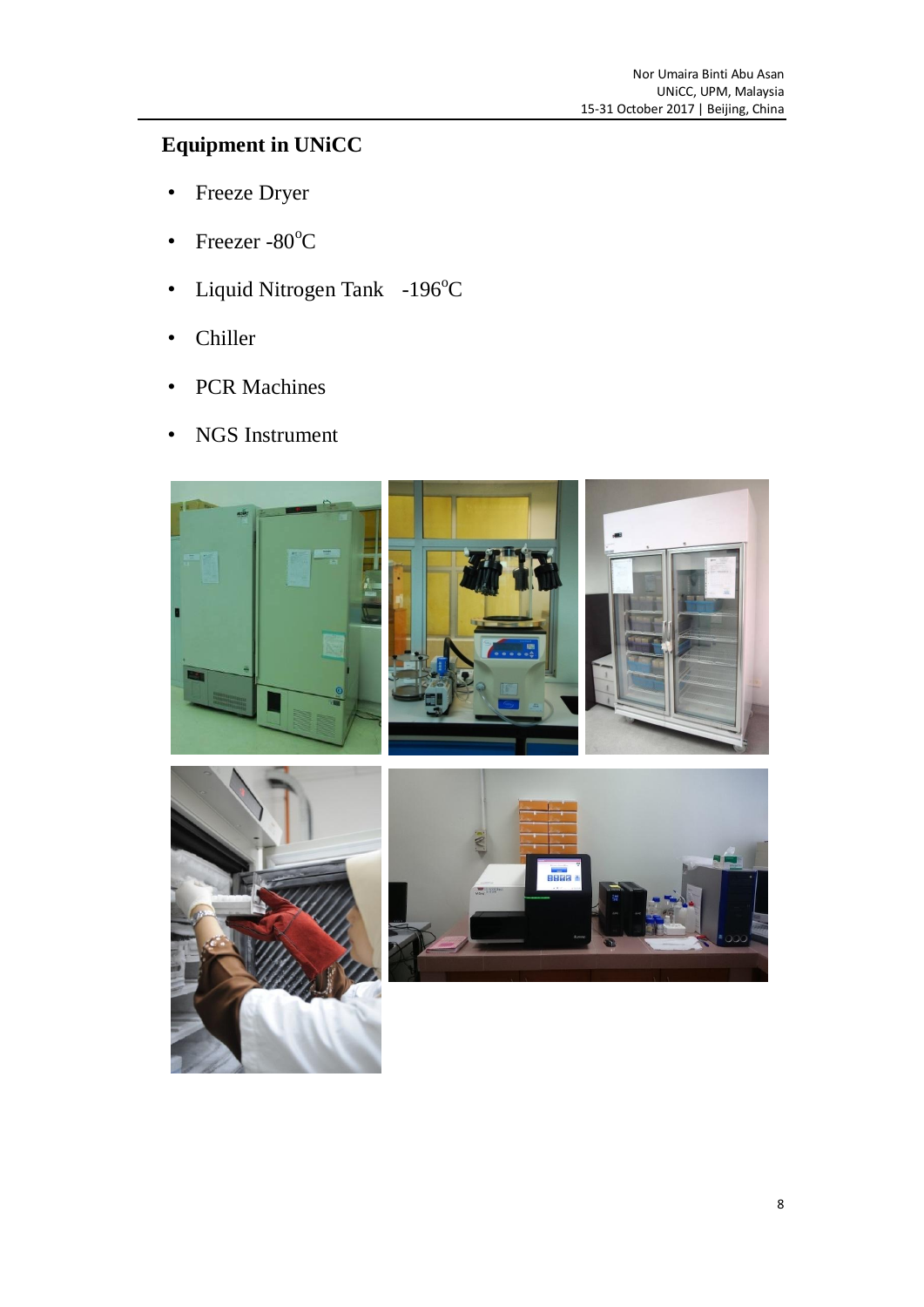## **Preservation Techniques**

• Freezing in  $-80^{\circ}$ C



## **Preservation Techniques**

Freeze Drying (suitable for bacteria, yeast and sporulating fungi)



## **Storage of Freeze Dried Samples**

We support the `go-green' campaign by reusing pieces of cut boxes for packaging.

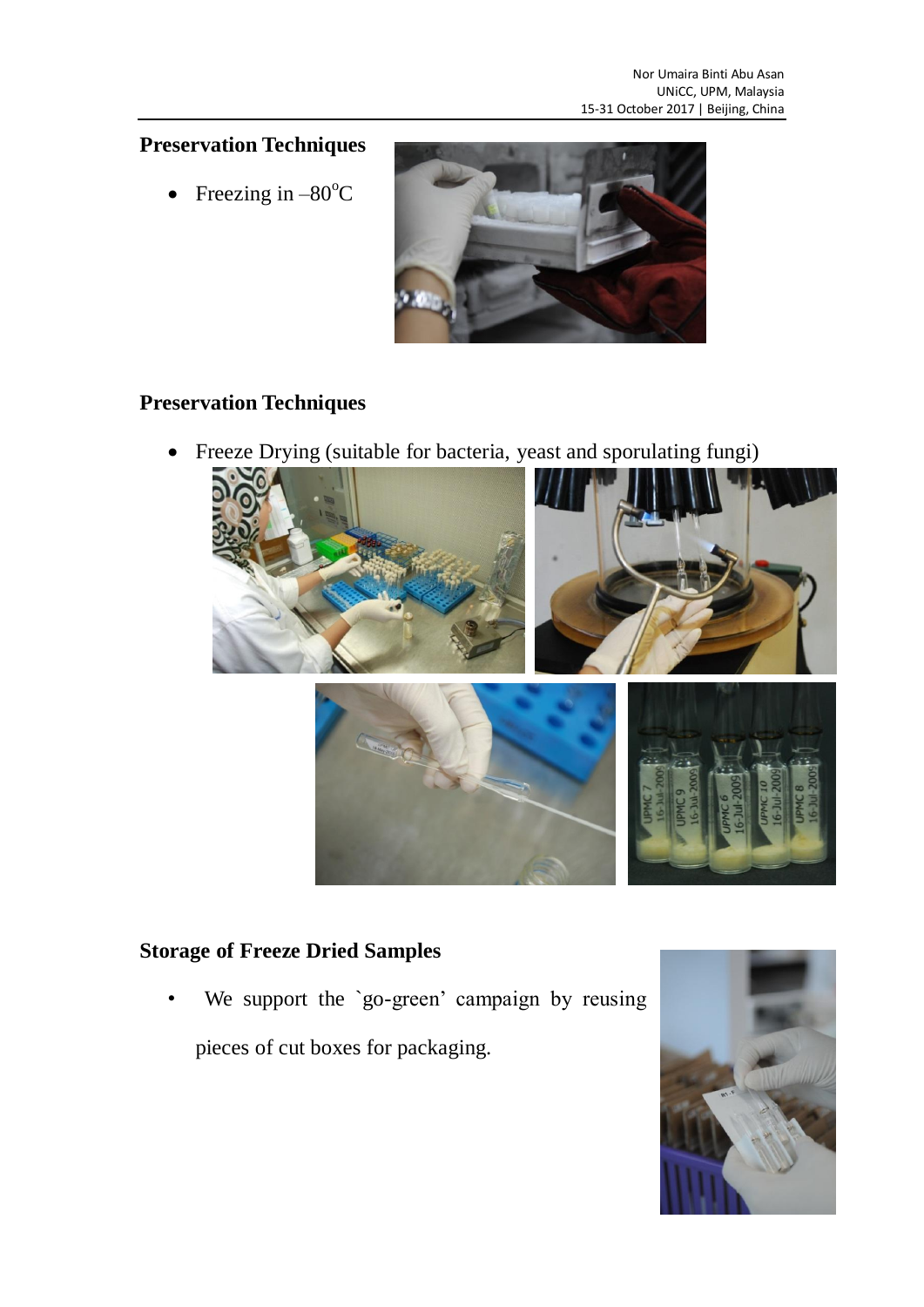## **2) Benefit from the training courses.**

There are a lot of benefits we gained from this training course. The benefits are listed as follows:

- It was a good opportunity and exposure for young curator, researcher and technical staff to have a training abroad and meet other participants from other country.
- This kind of course are important, in order to comply the demands of culture collection in the development of competent staff on effective curation and management of a culture collection.
- Building up new networking among the participants of the training. We have a lot of chances on changing of knowledge within the culture collection and also build up future research collaboration.



- We have learnt more about legal policy and benefit sharing.
- Good sharing on how the management, set-ups and facilities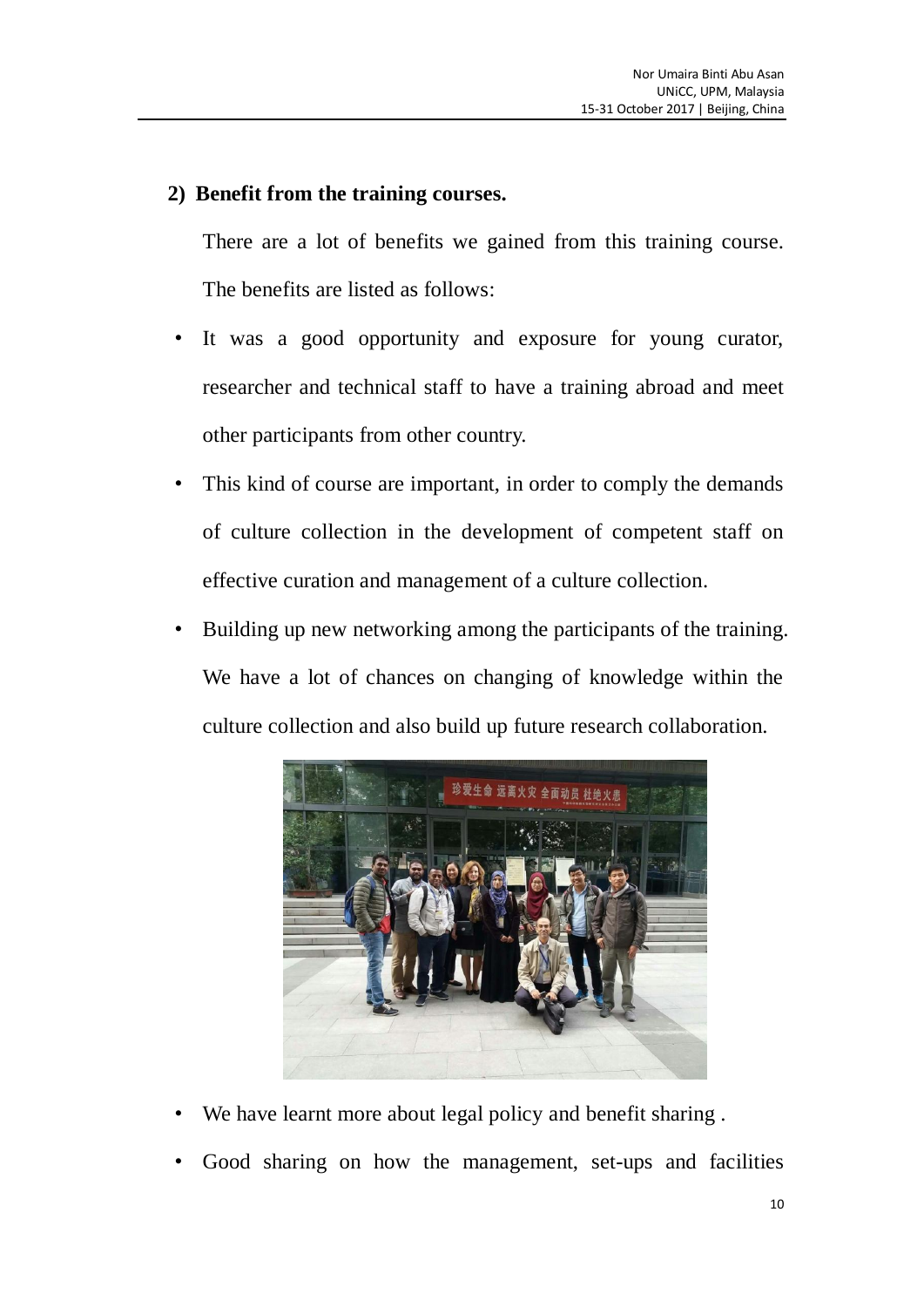information of biological resources during the session below:

- Visiting session to China General Microbiological Culture

Collection Center (CGMCC).









- Visiting the BSL3 Laboratory



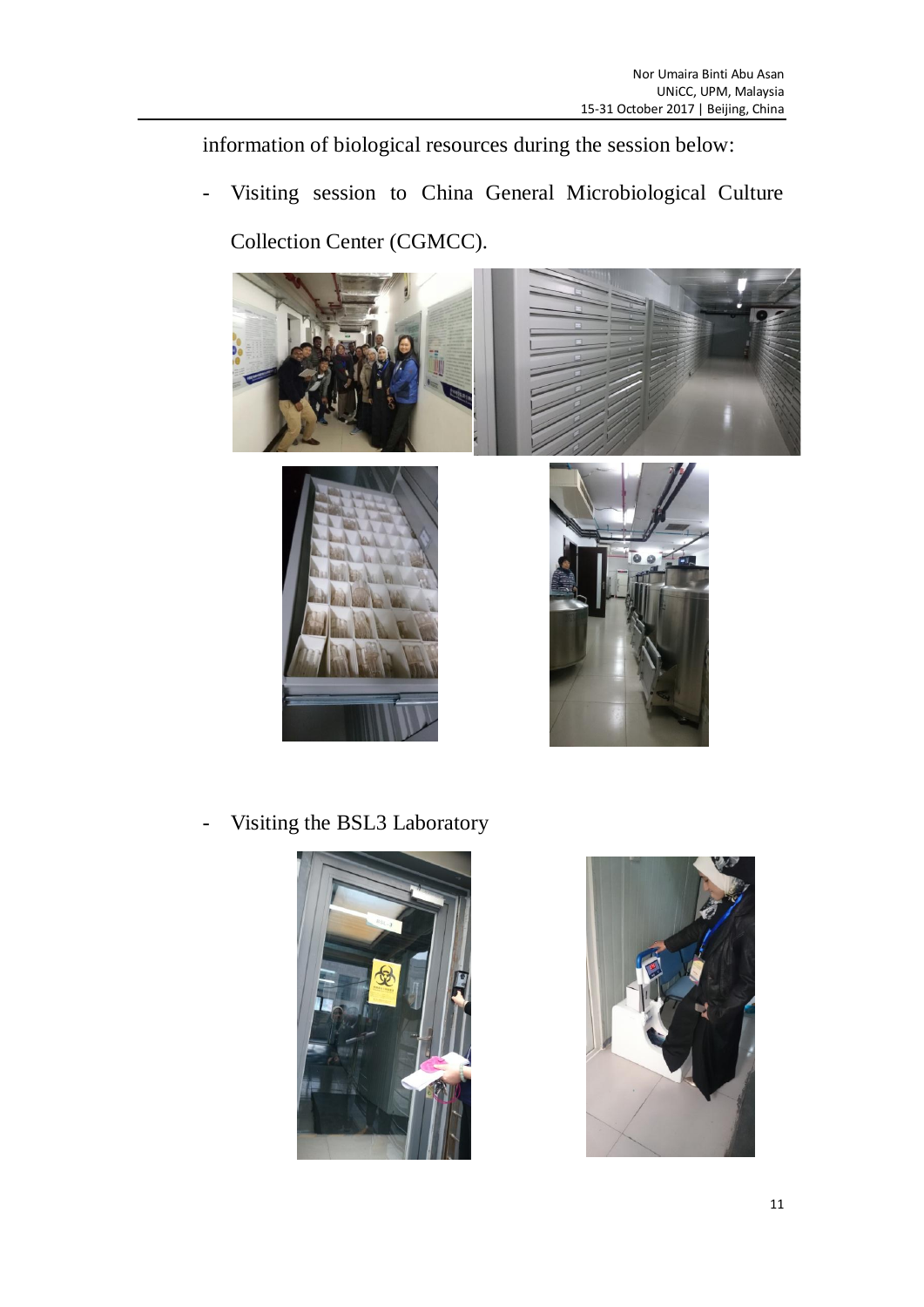Presentation from participants.



- Good sharing in taxonomy studies during the session of characterization of bacterial and fungi strains.
- Bioinformatics information and research finding sharing are very good and useful for my research and also other researchs for my University.
- It was good to know the functions/details and how to use the applications on the WDCM webpage:
	- $WFCC$  Global Catalogue of Microorganism  $(GCM)$  We hope by joining this project, the UPMC accession number will be visible to the scientific community globally.
	- WDCM Analyzer of Bio-Resources Citations The analyzer is useful to keep track the usage of the strains by publications.
	- Reference Strain Catalogue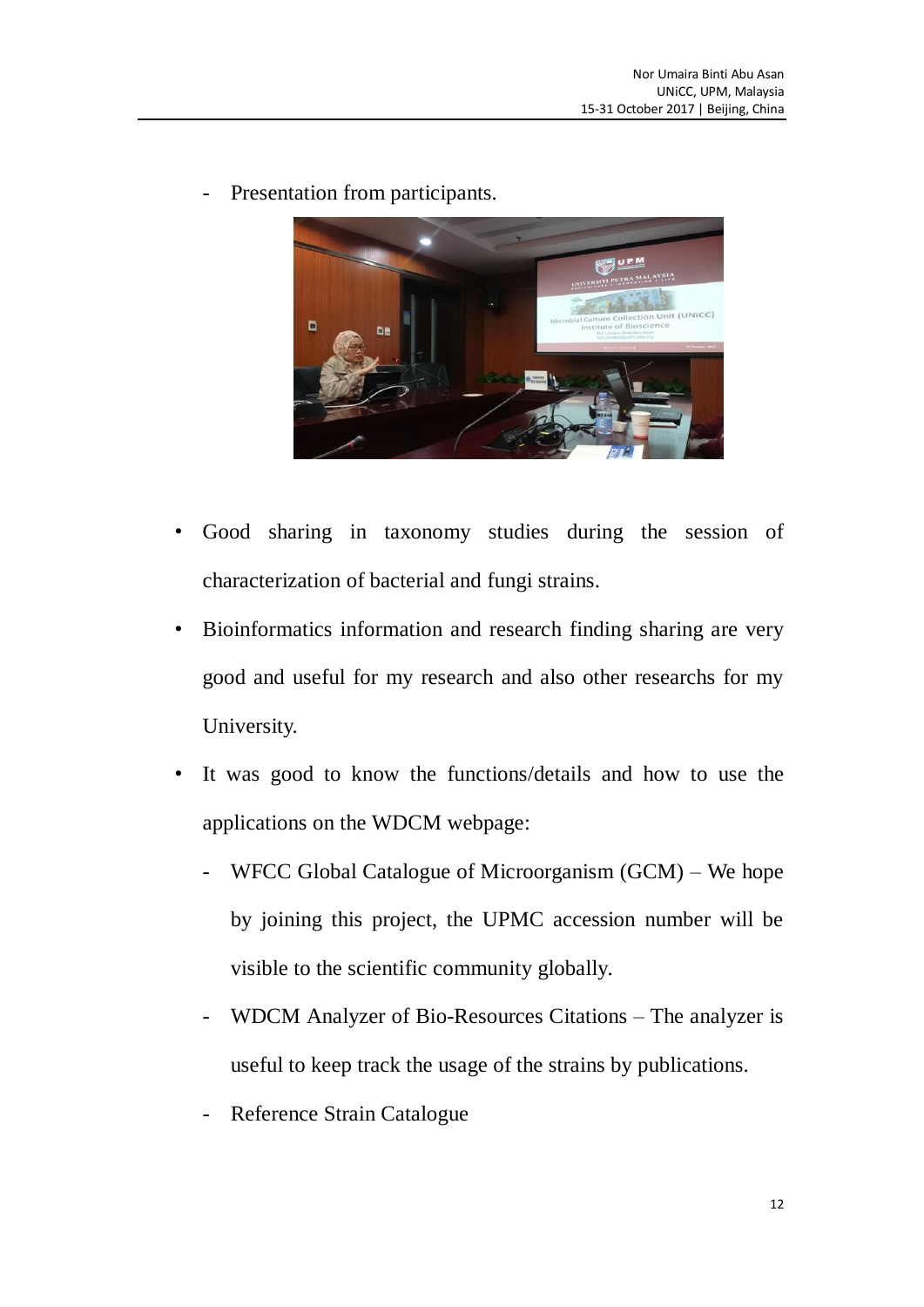### **3) Suggestion on WDCM work.**

• Please put the link of culture collection webpage on the participant main page of GCM. This is needed so that people can easily get the information about our culture collection from that page and our institution more visible.

| <b>Strains</b>                                                             | 289,909                                          |    |                      |                                                | <b>Iran</b>     | Works: The S 7. PDFJoin! - Join PDF f   Order GrowthMax Pl   -   Growth Hormone Tr ZH Tambah Tinggi   Za<br>What is the plural of <b>A.</b> Naruto Manga - Rea<br><b>IBKU, PIULI</b><br><b>JCM, NBRC</b> |                                                            |                                       |                                        |  |
|----------------------------------------------------------------------------|--------------------------------------------------|----|----------------------|------------------------------------------------|-----------------|----------------------------------------------------------------------------------------------------------------------------------------------------------------------------------------------------------|------------------------------------------------------------|---------------------------------------|----------------------------------------|--|
| <b>Species</b>                                                             | 41,301                                           |    | Asia                 |                                                | Japan<br>Korea  |                                                                                                                                                                                                          |                                                            |                                       |                                        |  |
| Culture Collections 64                                                     |                                                  |    |                      |                                                |                 |                                                                                                                                                                                                          | CCARM, HPKTCC, KCTC, KEMB, KMMCC, LEF, PVGB<br><b>UPMC</b> |                                       |                                        |  |
| Countries and regions 32                                                   |                                                  |    |                      |                                                | <b>Malavsia</b> |                                                                                                                                                                                                          |                                                            |                                       |                                        |  |
| Acronym:                                                                   | <b>UPMC</b>                                      |    |                      |                                                |                 | x                                                                                                                                                                                                        |                                                            | ACC-MNH, PNCM, UL, UPCC               |                                        |  |
| <b>Full Name:</b>                                                          |                                                  |    |                      | MICROBIAL CULTURE COLLECTION UNIT (UNICC), UPM |                 |                                                                                                                                                                                                          |                                                            |                                       |                                        |  |
| <b>WDCM Number:</b>                                                        | 988<br>Malaysia<br><b>DR. TAN GEOK HUN</b>       |    |                      |                                                |                 |                                                                                                                                                                                                          | СC                                                         |                                       |                                        |  |
| Country:                                                                   |                                                  |    |                      |                                                |                 |                                                                                                                                                                                                          | <b>TISTR</b>                                               |                                       |                                        |  |
| Contact person:                                                            |                                                  |    |                      |                                                |                 |                                                                                                                                                                                                          |                                                            |                                       |                                        |  |
| <b>Email of Contact:</b>                                                   | tangeokhun@gmail.com                             |    |                      |                                                |                 |                                                                                                                                                                                                          |                                                            |                                       |                                        |  |
| Director:                                                                  | PROF. DR. ABDUL RAHMAN OMAR                      |    |                      |                                                |                 |                                                                                                                                                                                                          |                                                            |                                       |                                        |  |
| Number of Species:                                                         | Bacteria Fungi Yeast Total<br>580                | 52 | $\overline{2}$       | 634                                            |                 |                                                                                                                                                                                                          |                                                            | /DCG, BCCM/IHEM, BCCM/LMBP, BCCM/LMG, |                                        |  |
| <b>Number of Strains:</b>                                                  | Bacteria Fungi Yeast Total<br>791                | 64 | $\mathbf{2}^{\circ}$ | 857                                            |                 |                                                                                                                                                                                                          | /MUCL, BCCM/ULC, ITM                                       |                                       |                                        |  |
| <b>Information Updated:</b>                                                | 2012-11-16                                       |    |                      |                                                |                 |                                                                                                                                                                                                          |                                                            | IRM-CF, CIRM-CFBP, CIRM-Levures       |                                        |  |
| <b>Entry Time:</b>                                                         | 2012-11-16                                       |    |                      |                                                |                 |                                                                                                                                                                                                          | ro, DSMZ                                                   |                                       |                                        |  |
| <b>Update History:</b>                                                     | 2012-11-16:<br>Bacteria Fungi Yeast Total<br>791 | 64 | $\overline{2}$       | 857                                            |                 |                                                                                                                                                                                                          | <b>HCPF</b>                                                |                                       |                                        |  |
| http://gcm.wfcc.info/988<br><b>Home Page:</b><br>http://gem.wfee.info/UPMC |                                                  |    | conopio              |                                                |                 |                                                                                                                                                                                                          |                                                            |                                       | Link of webpage:<br>www.ibs.upm.edu.my |  |

Please make the webpage of culture collection more attractive.

• Please make the visible/invisible function for the list of strain, works.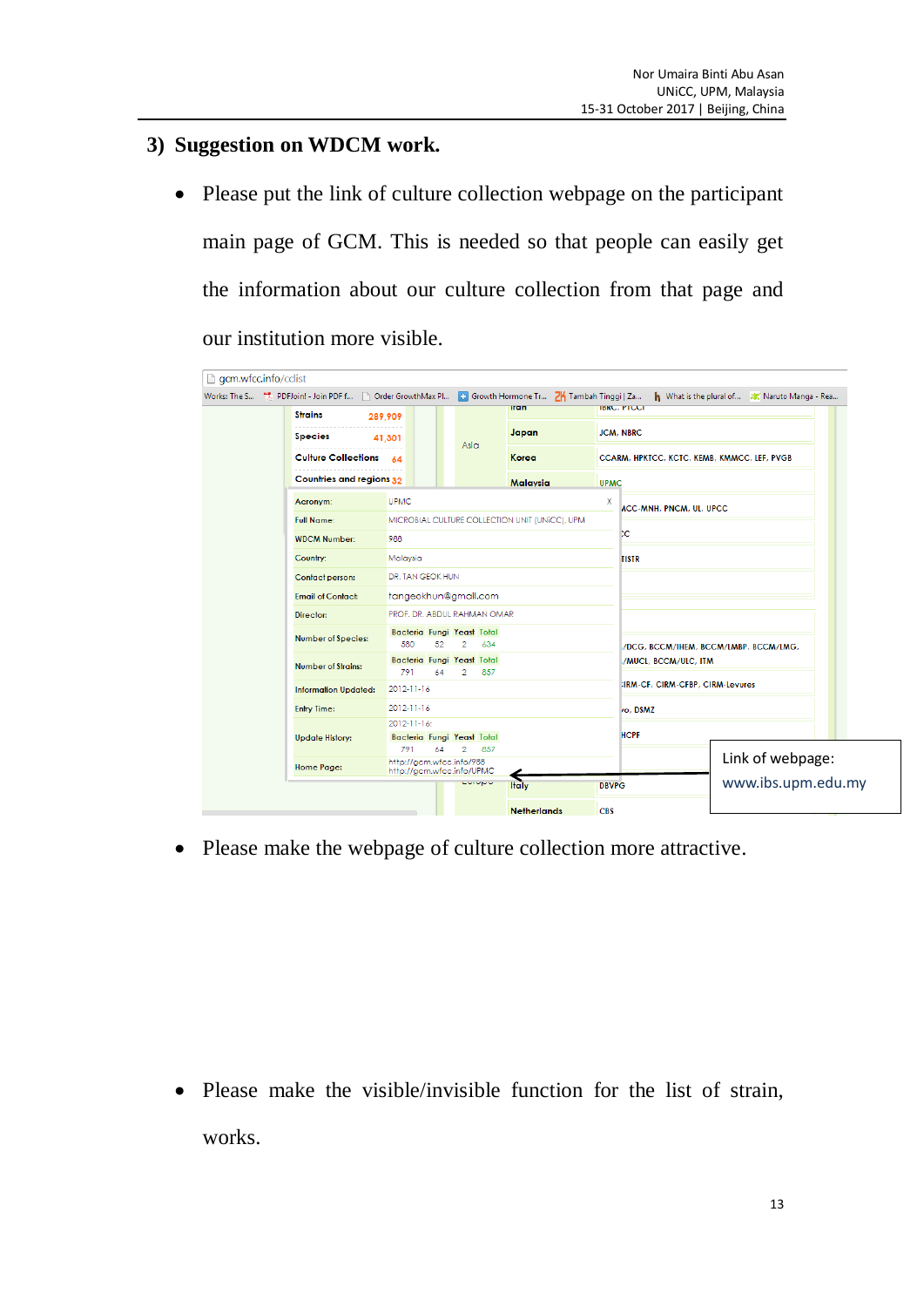Nor Umaira Binti Abu Asan UNiCC, UPM, Malaysia 15-31 October 2017 | Beijing, China

|                      | gcm.wfcc.info/admin/strains |                             |                                                                                                                                                                            |                    |                                    |
|----------------------|-----------------------------|-----------------------------|----------------------------------------------------------------------------------------------------------------------------------------------------------------------------|--------------------|------------------------------------|
|                      |                             |                             | It Works: The S 7. PDFJoin! - Join PDF f   Order GrowthMax Pl   2   Growth Hormone Tr   2   Tambah Tinggi   Za     What is the plural of a   Naruto Manga - Rea     Custon |                    |                                    |
|                      |                             | Strain Number:              | Strain Name:                                                                                                                                                               | Search<br>Advanced |                                    |
|                      | Strains Table               |                             |                                                                                                                                                                            |                    | ▲                                  |
| U                    | <b>Strain Number</b>        | <b>Name</b>                 | <b>History</b>                                                                                                                                                             |                    | <b>Actions</b>                     |
| $\blacktriangledown$ | UPMC <sub>1</sub>           | <b>Aspergillus niger</b>    | ATCC 200345 (Aspergillus niger)                                                                                                                                            |                    | $\mathscr{L} = \mathscr{L} \times$ |
| 0                    | UPMC <sub>2</sub>           | Penicillium digitatum       | <b>ATCC 201167</b>                                                                                                                                                         |                    | $\mathcal{L} = \mathcal{L} \times$ |
| 0                    | UPMC <sub>3</sub>           | <b>Fusarium oxysporum</b>   | <b>ATCC 11137</b>                                                                                                                                                          |                    | $\mathscr{L} = \mathscr{D} \times$ |
| 0                    | <b>UPMC4</b>                | Ceriporiopsis subvermispora | $\sim$                                                                                                                                                                     |                    | $\mathcal{L} = \mathcal{L} \times$ |
| 0                    | <b>UPMC 5</b>               | Lactobacillus plantarum     |                                                                                                                                                                            |                    | $\checkmark$ = $\delta$ x          |
| $\Box$               | UPMC <sub>6</sub>           | Lactobacillus plantarum     | 20.0                                                                                                                                                                       |                    | $\mathcal{L} = \mathcal{L} \times$ |
| 0                    | <b>UPMC7</b>                | Lactobacillus plantarum     | 20.0                                                                                                                                                                       |                    | $\mathscr{L} = \mathscr{L} \times$ |
| 0                    | <b>UPMC 8</b>               | Lactobacillus plantarum     | 20.0                                                                                                                                                                       |                    | $\mathscr{L} = \mathscr{L} \times$ |
|                      |                             |                             |                                                                                                                                                                            |                    |                                    |

## **4) Comments or suggestion on the training courses.**

- I would like to thank WDCM for sponsoring the expenses of this course for me. Please sponsor the flight ticket for some participant who cannot effort to cover the flight ticket for future workshop.
- I am very grateful for all the opportunity and experiences.
- Some of the suggestions are as below:
	- Provide the hands-out 1-2 days earlier before the lecture.
	- Please provide small room for Muslim participant to perform prayers in the academy.
	- Please provide half day class for learning simple Chinese language to all participants.

#### **5) Suggestion on further cooperation between WDCM and UNiCC**

• Our unit interested to join in Microbiome 2.0 Project to send our